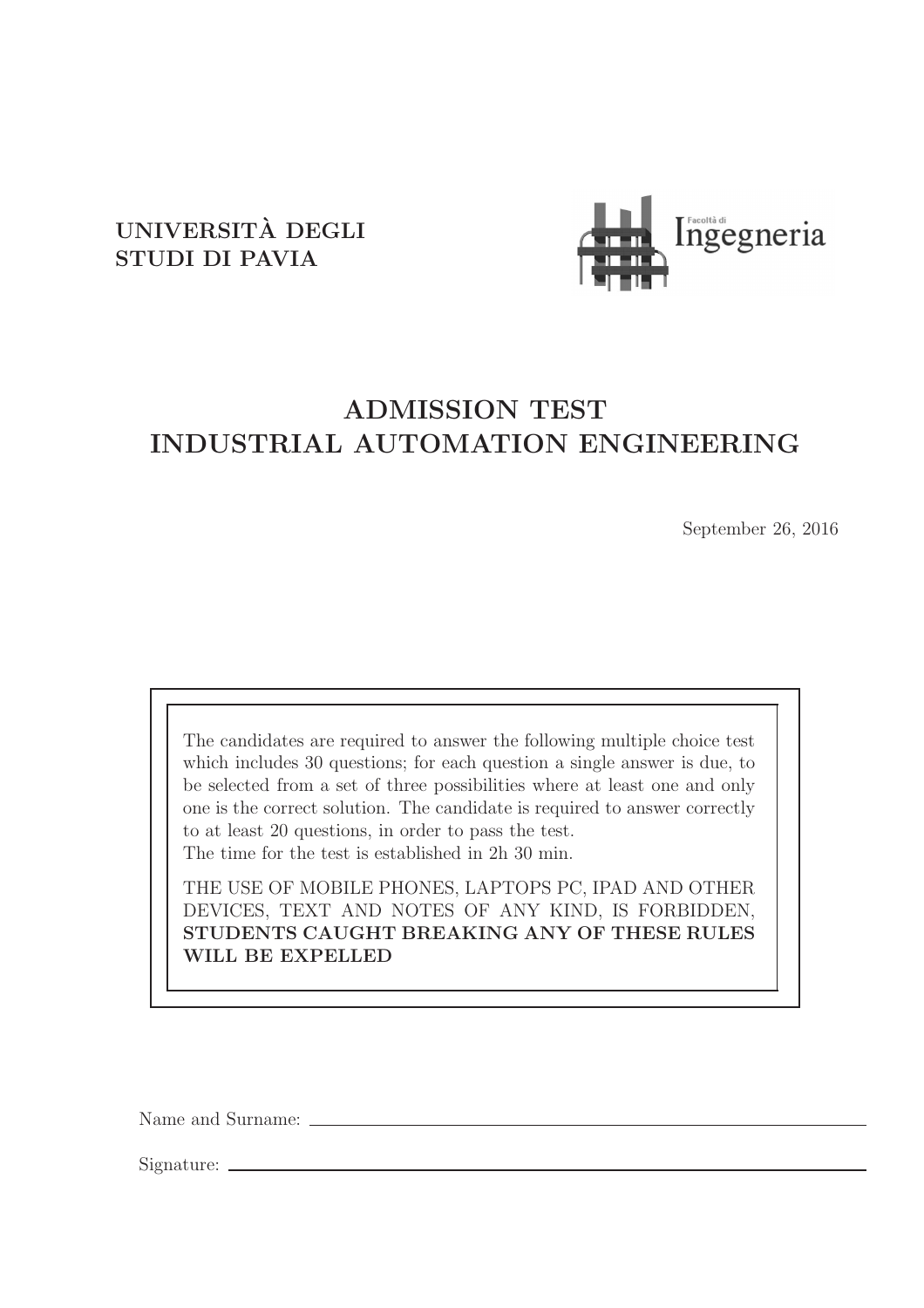# Questions

# 1 Electrical engineering

- 1. A single-phase induction motor has a rated voltage  $V_n = 230$  V. The number 230 stands for
	- $\bigcap$  the voltage average value
	- $\bigcap$  the voltage peak (maximum) value
	- $\sqrt{}$  the voltage rms value
- 2. Which protection devices are used to protect people from electric shock due to contact with under voltage metal parts?
	- Distance relays

#### √ Residual current circuit breakers

- $\bigcap$  Lightning rods
- 3. An  $L-R$  load is fed from a PAS voltage of frequency  $f_1$ . What is the impedance of this load for a steady-state operation of the circuit?
	- $\sqrt{Z} = R + j2\pi f_1 L$
	- $\bigcap Z = L$
	- $\bigcap$  It cannot be defined as the value of frequency in Hz is not given
- 4. Copper and aluminium:

#### $\sqrt{\ }$  have comparable resistivity of the order of 10<sup>-8</sup> Ωm

- $\bigcirc$  the conductivity of aluminum is greater than that of copper
- $\bigcirc$  the density of copper is less than that of aluminum
- 5. Let the field of magnetic induction due to a current-carrying straight conductor be considered. Which of the following statements holds?
	- $\bigcirc$  the induction value is directly proportional to the distance from the conductor
	- √ the field lines exhibit a circular shape and are located in planes orthogonal to the conductor
	- $\bigcirc$  the field lines are parallel to the conductor
- 6. The magnetic flux linked with a current-carrying winding composed of N series-connected turns:
	- $\bigcap$  is inversely proportional to N
	- $\sqrt{\ }$  is directly proportional to N
	- $\bigcap$  is directly proportional to  $N^2$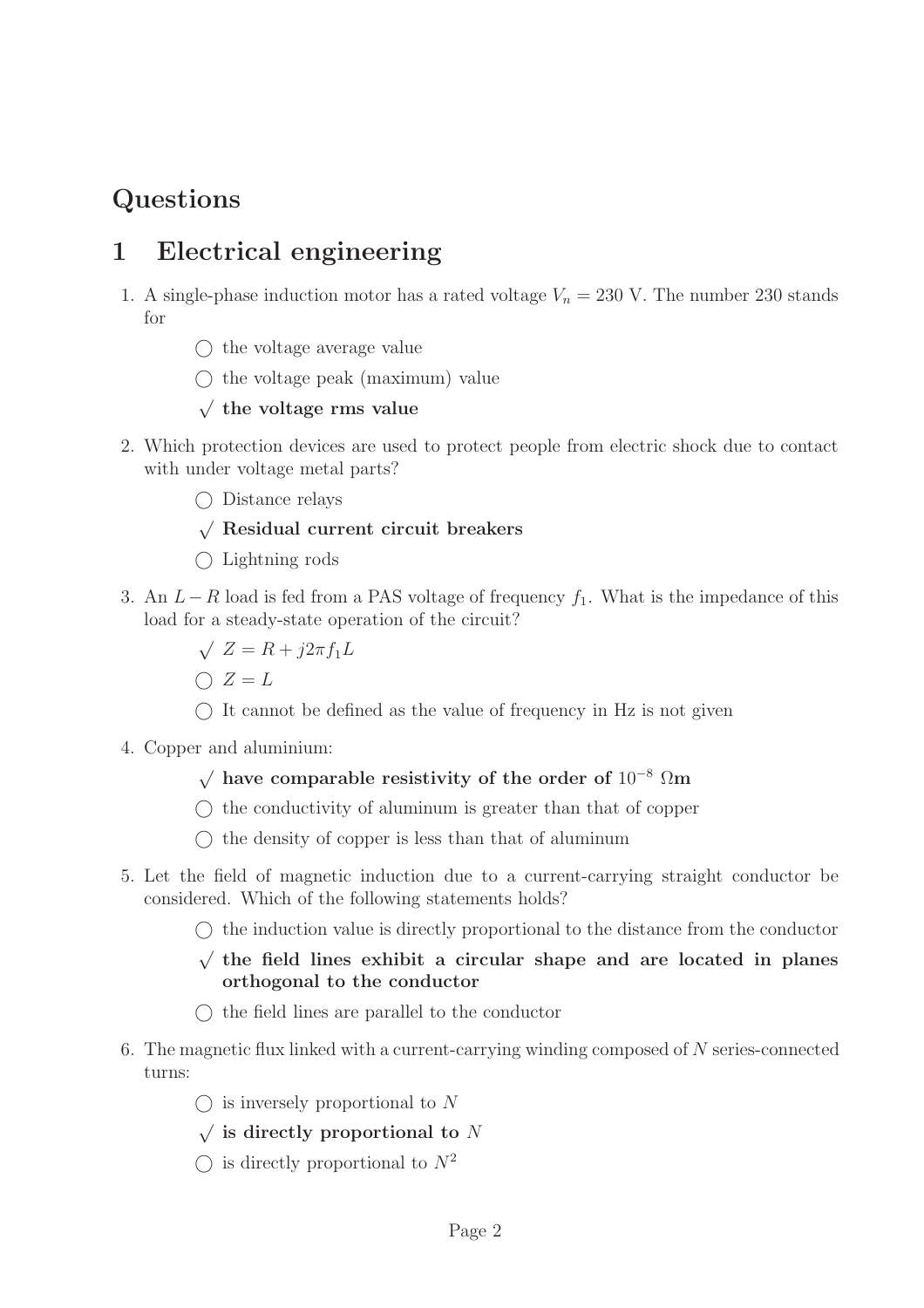<span id="page-2-0"></span>

Figure 1

7. What is the steady-state value of current  $i$  in the circuit shown in figure [1](#page-2-0) (the diode voltage drop is neglected)?

$$
\bigcirc i = \frac{v - E}{R}
$$

$$
\sqrt{i} = 0
$$

$$
\bigcirc i = \frac{E - v}{R}
$$

8. Let a linear electrical two-terminal element be considered; the Thèvenin theorem holds that the voltage across the terminals is defined as:

 $\sqrt{}$  the no-load voltage

- $\bigcirc$  the voltage value when the current carried by the element is equal to the nominal current
- $\bigcirc$  the short-circuit voltage
- 9. Let V be the voltage feeding a resistor of R ohm and P the Joule power loss when a current of I ampere flows through the resistor. If the current increases by  $50\%$ :
	- $\bigcirc$  V and P increase by 50%
	- $\sqrt{V}$  increases by of 1.5 and P increases by a factor of 2.25
	- $\bigcirc$  V and P become four times the original values
- 10. The magnetic permeability of a ferromagnetic material is
	- $\bigcirc$  Less than the air permeability
	- A pure number
	- $\sqrt{\text{ Measured in }[H/m]}$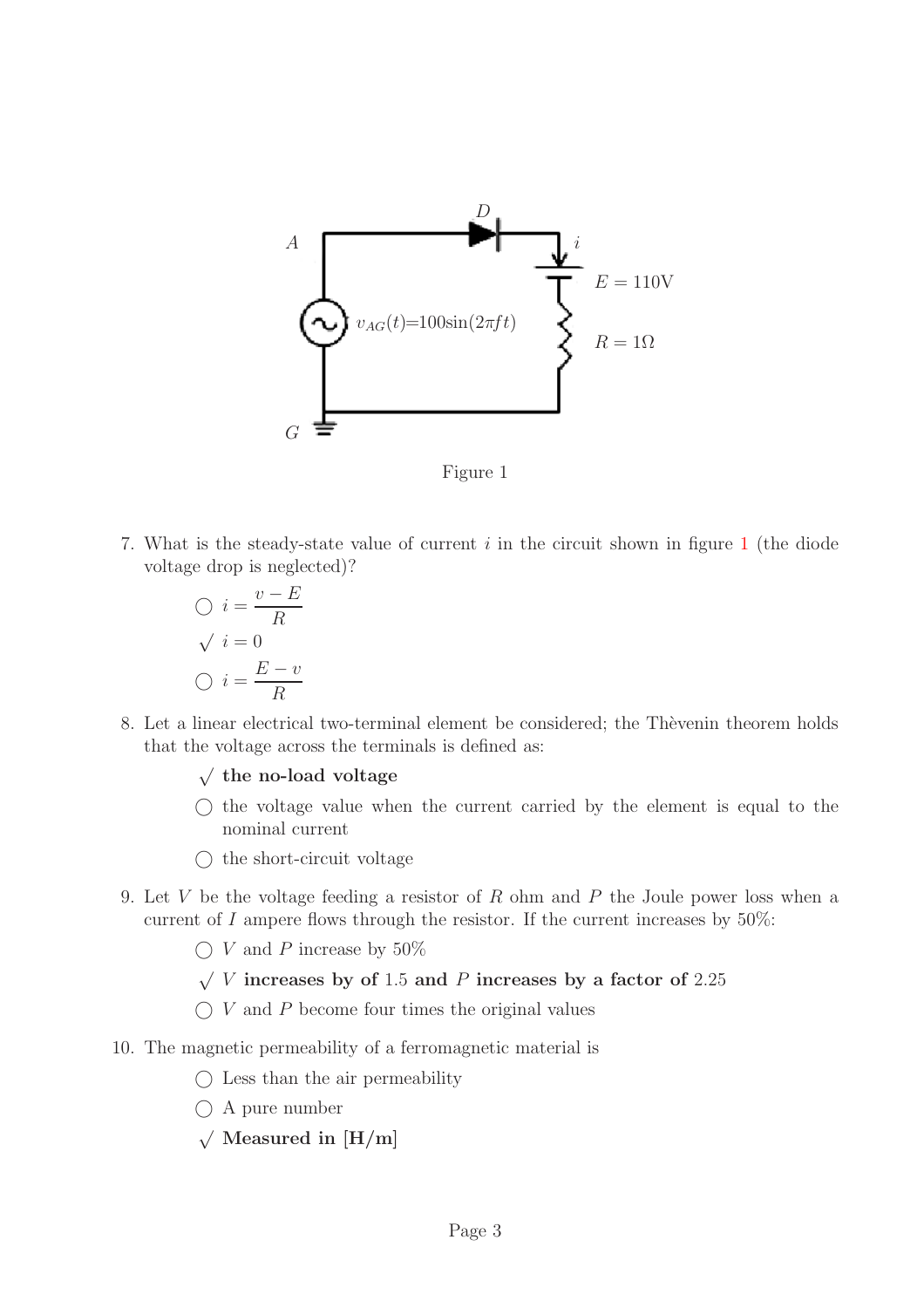### 2 Mechanical engineering

1. Calculate the x coordinate of the center of mass of a body made up of a homogeneous beam with mass m and length  $l$  and a lumped mass equal to  $M$  placed at the distance  $3L/4$  from the origin of the coordinate system (as shown in the figure)



Figure 2

$$
\bigcirc x_g = \frac{m\frac{L}{2} + M\frac{3L}{4}}{mM}
$$

$$
\bigcirc x_g = \frac{mM\frac{3L^2}{8}}{m+M}
$$

$$
\sqrt{x_g} = \frac{m\frac{L}{2} + M\frac{3L}{4}}{m+M}
$$

- 2. Given two vectors a and b with:  $|\vec{a}| = 4$ ,  $|\vec{b}| = 3$  and knowing the angle  $\theta = 180^{\circ}$  between them, the module of the vector  $\vec{c} = \vec{a} + \vec{b}$  is:
	- $\sqrt{1}$  $\bigcirc$  -1  $\bigcirc$  7
- 3. An electrical motor is required to lift a load with a mass  $m = 1000$  kg at the speed of 1 m/s. Its rotational speed is 1480 rpm. Calculate the required torque.
	- $\bigcirc$  6165 Nm
	- $\bigcirc$  100 Nm
	- $\sqrt{61.65}$  Nm
- 4. An elevator is required to lift a mass of 600 kg at a rated speed of 0.8 m/s. Assuming the efficiency of the mechanical transmission system equal to 0.8, choose the minimum value of the power of the electric motor needed to lift the load:
	- $\bigcirc$  600 W
	- $\bigcap$  12 kW
	- $√ 5.89$  kW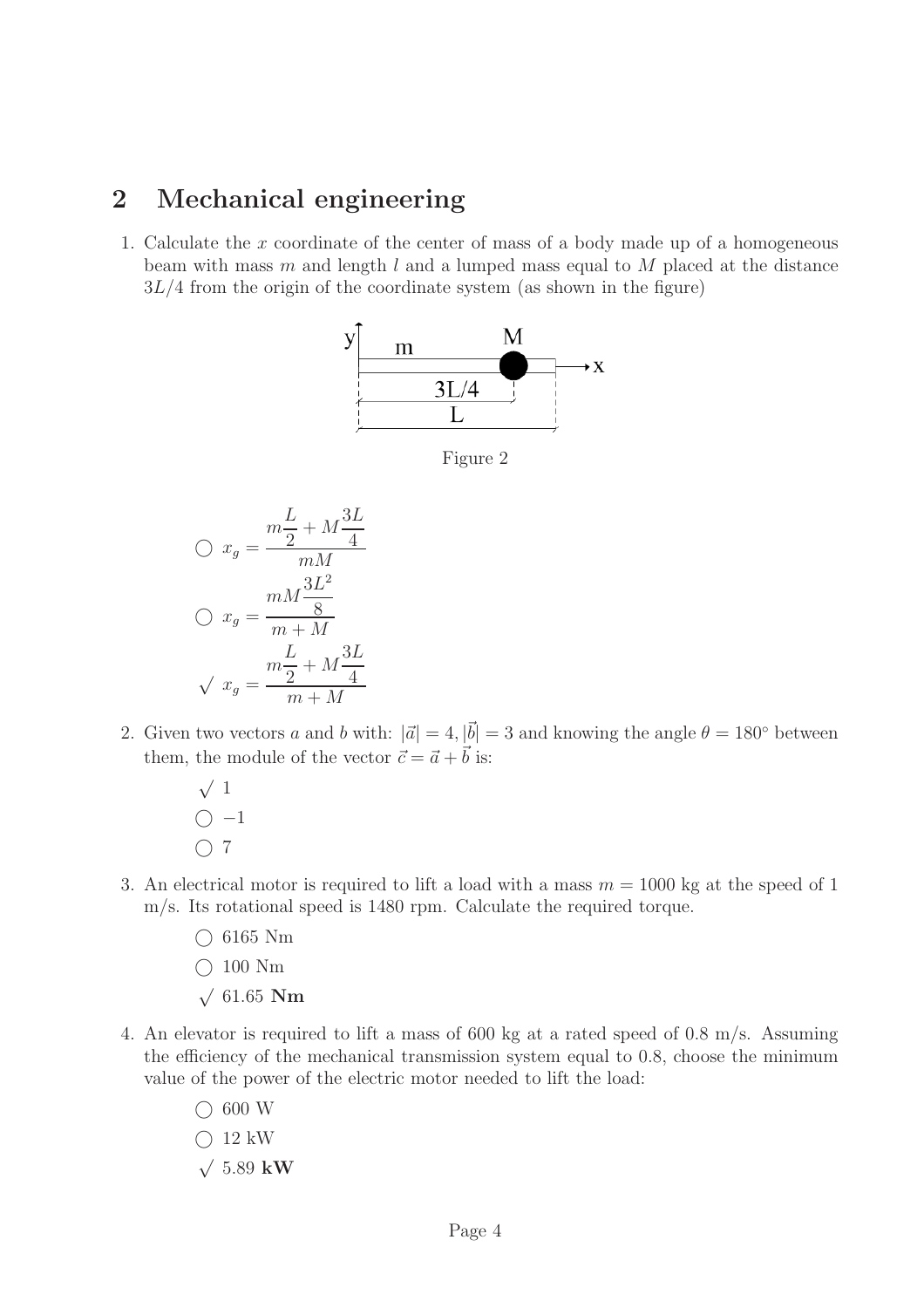- 5. The angular velocity of a disc having a radius equal to 1m, that rotates without drag, is 10 rpm. The velocity module at its centre is:
	- $\bigcirc$  10 m/s  $√ 1.047 m/s$
	- $\bigcirc$  0.167 m/s
- 6. For the motion act shown in the figure, where is the centre of instantaneous rotation (CIR) of the AB link?



Figure 3

- $\bigcirc$  A  $\bigcirc$   $O_2$  $\sqrt{O_1}$
- 7. Assuming that  $J_G$  is the moment of inertia referred to an axis passing through the centre of mass of a rigid body with mass  $M$ , and  $J_p$  is the moment of inertia referred to another axis parallel to the previous one passing through a point P. Knowing that the distance from the two axes is d, which of the following relationship is the correct one?
	- $\sqrt{J_p} = J_G + Md^2$  $\bigcirc$   $J_p < J_G$  $\bigcirc J_p = Md^2$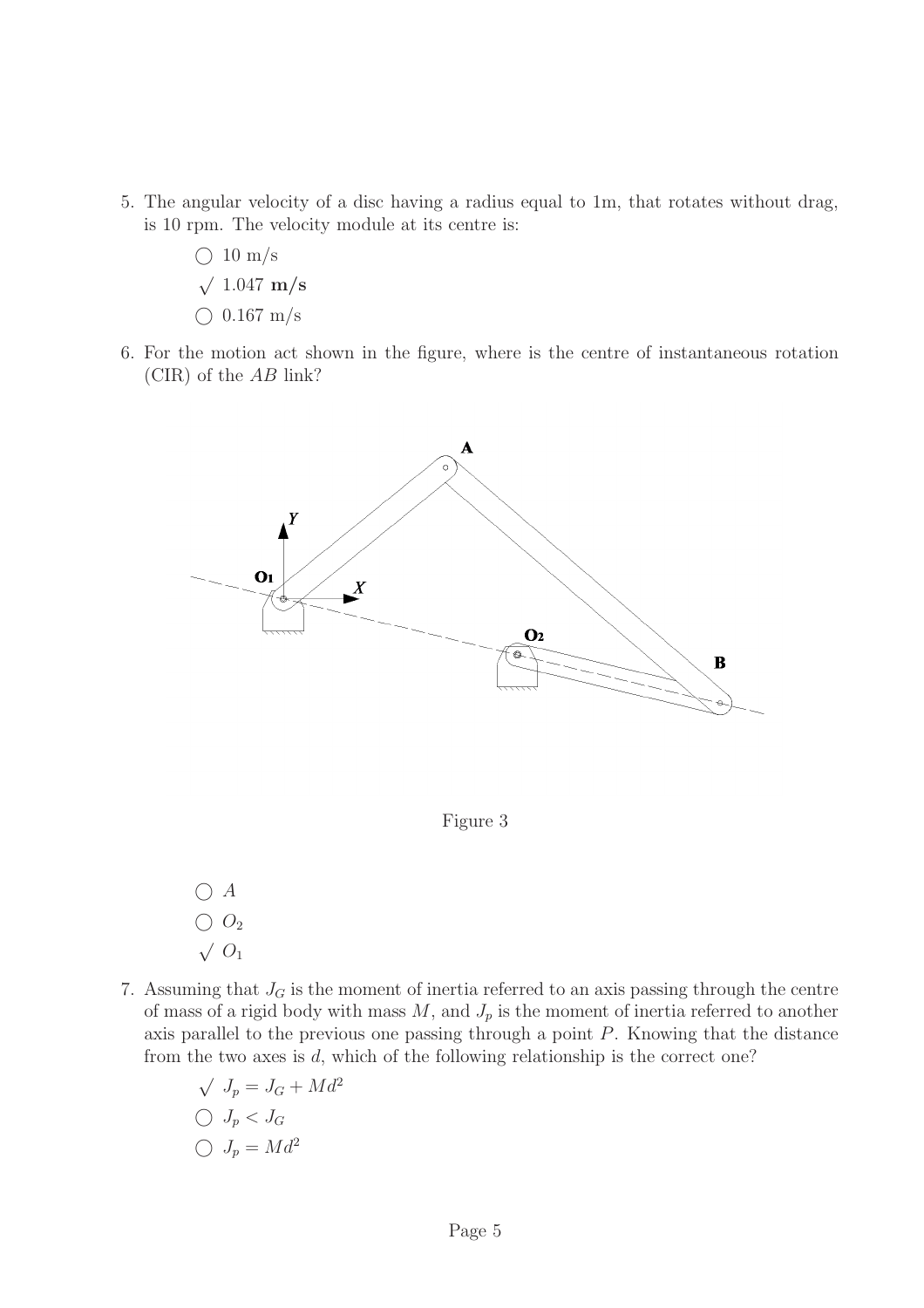8. Given a system of rigid bodies at 1 dof, between the power of the inertia forces  $W_i$  and the kinetic energy  $E_c$  the following relationship is valid:

$$
\bigcirc E_c = W_i
$$
  

$$
\bigcirc \frac{dE_c}{dt} = -W_i
$$
  

$$
\bigcirc \frac{dW_i}{dt} = -E_c
$$

9. Find the polar coordinates of a point that in the Cartesian coordinates is placed in (4  $\frac{1}{\sqrt{3}}$ , 2):

$$
\sqrt{\rho} = 4, \ \alpha = \frac{\pi}{6}
$$

$$
\sqrt{\rho} = 2\sqrt{3}, \ \alpha = \frac{\pi}{6}
$$

$$
\sqrt{\rho} = 2, \ \alpha = \frac{7\pi}{6}
$$

2

10. A known geometrical disc rotates without dragging over an horizontal guide which moves with an assigned velocity equal to  $v_2$ . All forces applied to the disk are known, including the velocity  $v$  of its center and its angular velocity  $\omega$ . The power dissipated by the disk due to such rolling is:



Figure 4

 $\bigcirc$   $T f_v v$  $\bigcirc$  Nuw

 $\sqrt{-N}u\omega$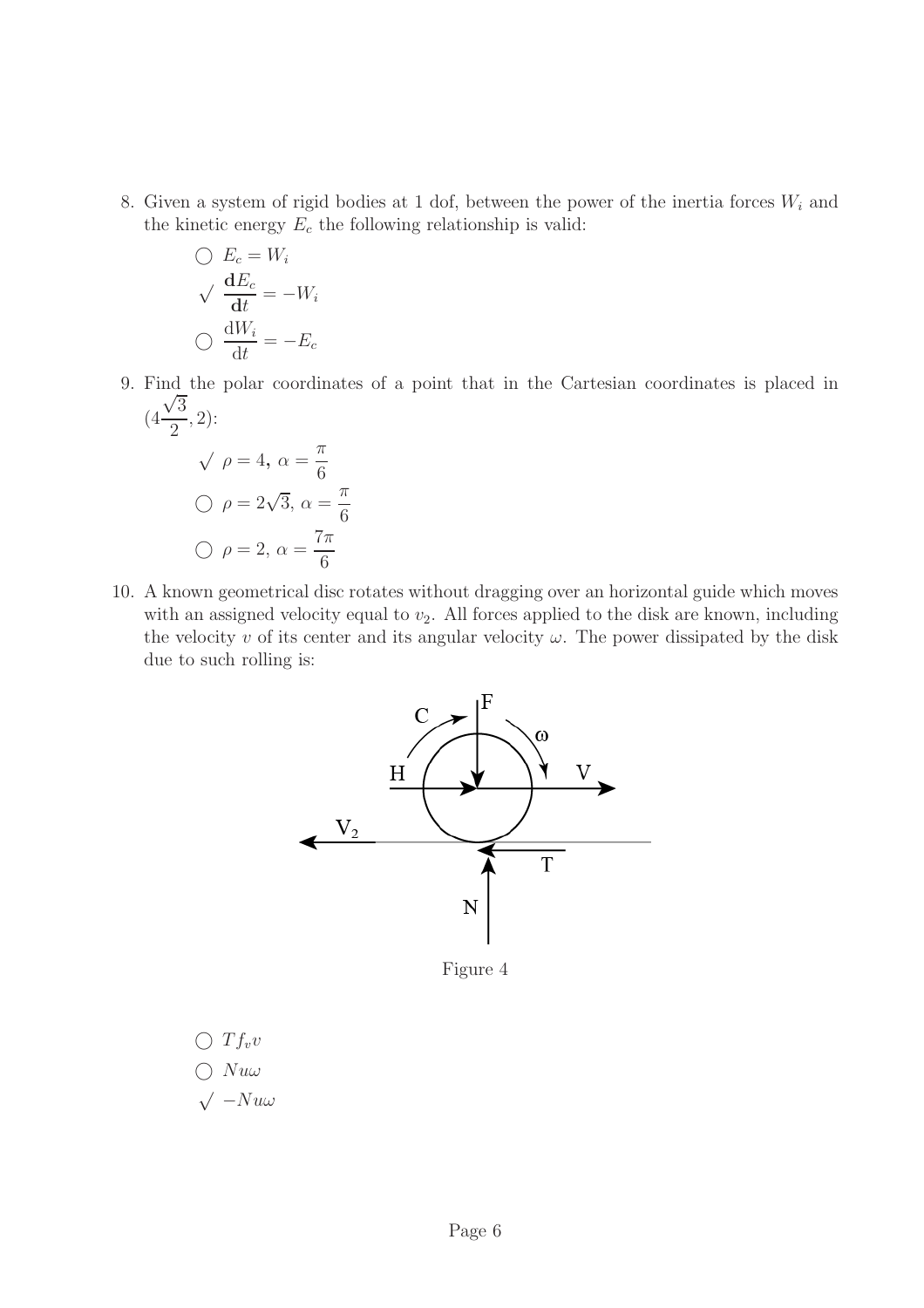### 3 Automatica

1. The following linear time-invariant systems:

$$
\Sigma_1 : \begin{cases} \dot{x}_1 = -5x_1 - 7x_2 \\ \dot{x}_2 = -2x_2 \end{cases}, \qquad \Sigma_2 : \begin{cases} \dot{x}_1 = 3x_1 \\ \dot{x}_2 = 2x_2 \end{cases}
$$

- $\bigcirc$  are both asymptotically stable
- $\bigcirc$  are both unstable
- $\sqrt{\Sigma_1}$  is asymptotically stable and  $\Sigma_2$  is unstable
- 2. The nonlinear system

$$
\dot{x}_1 = x_2
$$
  
\n
$$
\dot{x}_2 = -x_1 + x_2(1 - x_1^2 + u)
$$

associated with  $\bar{u} = 1$ , has only

#### $\sqrt{\,}$ one equilibrium state

- $\bigcirc$  two equilibrium states
- $\bigcirc$  three equilibrium states
- 3. For the nonlinear system at the previous point, let  $\dot{\delta x} = A\delta x + B\delta u$  be the linearization about the equilibrium state  $\bar{x}^T = [\bar{x}_1 \ \bar{x}_2] = [0 \ 0]$  and the equilibrium input  $\bar{u} = 1$ . One has

$$
\bigcirc A = \begin{bmatrix} 0 & 1 \\ 1 & 2 \end{bmatrix}
$$

$$
\bigvee A = \begin{bmatrix} 0 & 1 \\ -1 & 2 \end{bmatrix}
$$

$$
\bigcirc A = \begin{bmatrix} -1 & 1 \\ 2 & 0 \end{bmatrix}
$$

4. The transfer function  $G(s)$  of the linear system

$$
\dot{x}_1 = x_1
$$
  
\n
$$
\dot{x}_2 = x_1 + 2x_2 + u
$$
  
\n
$$
y = -3x_1 + 3x_2
$$

is

$$
\bigcirc G(s) = -\frac{4}{s+1}
$$

$$
\sqrt{G(s)} = \frac{3}{s-2}
$$

$$
\bigcirc G(s) = \frac{2}{s+1}
$$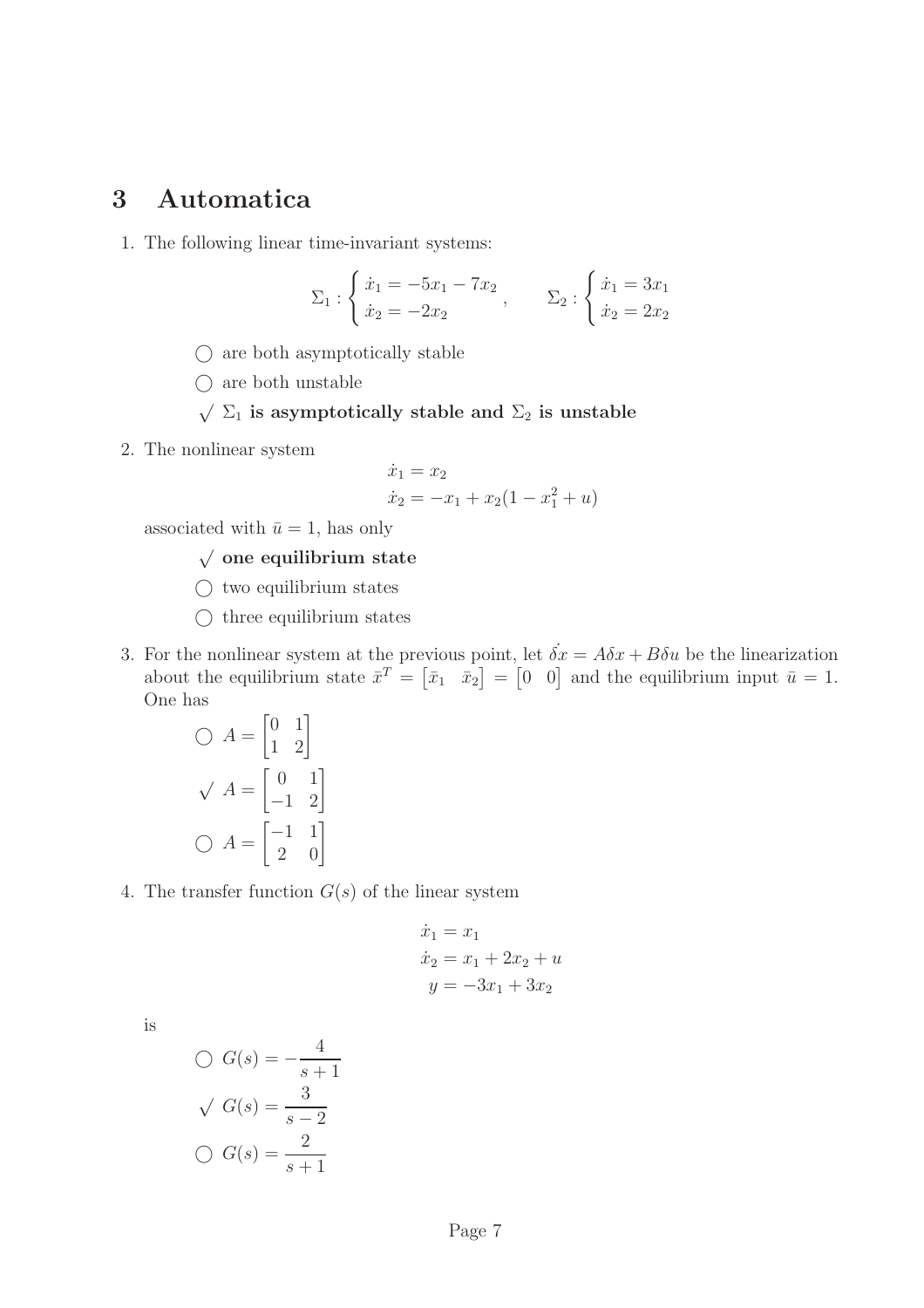- 5. The step response of  $G(s) = \frac{5(s-1)}{\binom{s}{2}+1}\frac{s}{s}$ . 2  $+\ 1 \big)\big(\frac{s}{4}\big)$ 4  $+1)$ 
	- $\bigcap$  has an overshoot
	- $\bigcirc$  goes to 5 for  $t \to +\infty$
	- $\sqrt{\ }$  takes both positive and negative values
- 6. The transfer function  $G(s) = \frac{s-1}{s-2}$  $2s^2 - 2s + 1$ 
	- $\sqrt{\ }$  is unstable
	- $\bigcirc$  is minimum phase
	- $\bigcirc$  has relative degree equal to two

7. Consider the block diagram where  $R_1(s) = 2, R_2(s) =$ 1 s and  $G(s) =$ 1 s , the transfer



Figure 5

function  $\tilde{G}(s)$  with input d and output y is

$$
\bigcirc \tilde{G}(s) = 1
$$
  

$$
\sqrt{\tilde{G}(s)} = \frac{s^2 + 2s}{s^2 + 2s + 20}
$$
  

$$
\bigcirc \tilde{G}(s) = \frac{s^2}{s^2 + 20}
$$

8. Consider the block diagram in figure [6](#page-8-0) where  $R(s) = 10$  and  $G(s) =$  $\frac{s}{s}$ 10  $+1)$  $\sqrt{s}$ 100  $\frac{1}{x+1}$ . Then

- $\sqrt{\ }$  the approximate bandwidth of the closed-loop system is 10000 rad/s
- $\bigcirc$  the approximate bandwidth of the closed-loop system is 100 rad/s
- $\bigcirc$  the closed-loop system is unstable